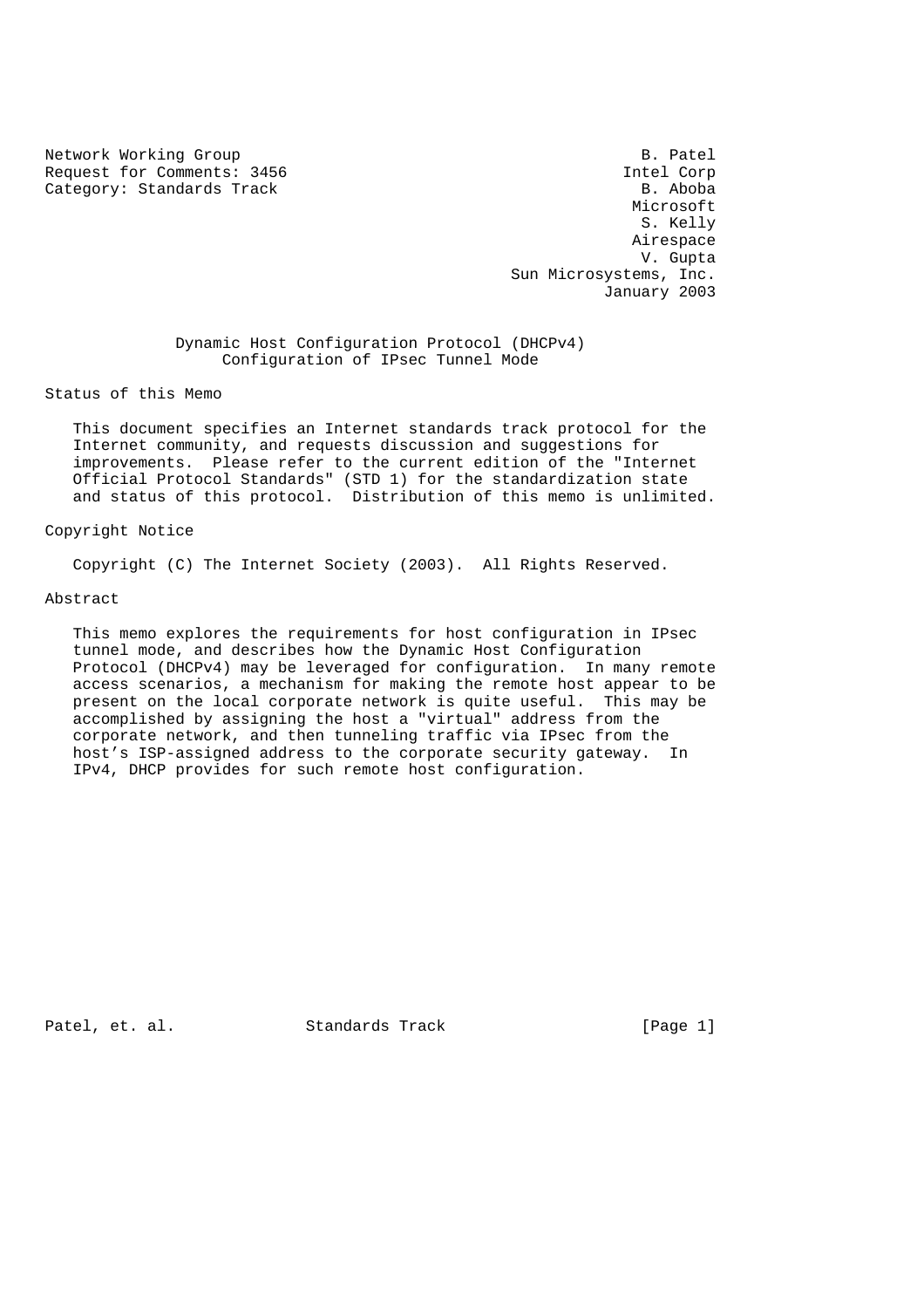## Table of Contents

|                                                 | $\overline{2}$ |
|-------------------------------------------------|----------------|
|                                                 | $\overline{2}$ |
|                                                 | 3              |
| 2. IPsec tunnel mode configuration requirements | 3              |
| 2.1 DHCP configuration evaluation               | 3              |
|                                                 | 4              |
|                                                 | $\overline{4}$ |
|                                                 | 5              |
|                                                 | 6              |
| 4.1 DHCPDISCOVER message processing             | 6              |
|                                                 | 9              |
| 4.3 DHCPREQUEST message processing              | 10             |
|                                                 |                |
|                                                 |                |
|                                                 | 11             |
| б.                                              |                |
| $7$ .                                           |                |
|                                                 |                |
|                                                 |                |
|                                                 |                |
|                                                 |                |
|                                                 |                |
|                                                 | 17             |
|                                                 | 18             |

# 1. Introduction

 In many remote access scenarios, a mechanism for making the remote host appear to be present on the local corporate network is quite useful. This may be accomplished by assigning the host a "virtual" address from the corporate network, and then tunneling traffic via IPsec from the host's ISP-assigned address to the corporate security gateway. In IPv4, Dynamic Host Configuration Protocol (DHCP) [3] provides for such remote host configuration. This document explores the requirements for host configuration in IPsec tunnel mode, and describes how DHCPv4 may be leveraged for configuration.

# 1.1. Terminology

This document uses the following terms:

 DHCP client A DHCP client or "client" is an Internet host using DHCP to obtain configuration parameters such as a network address.

Patel, et. al. Standards Track [Page 2]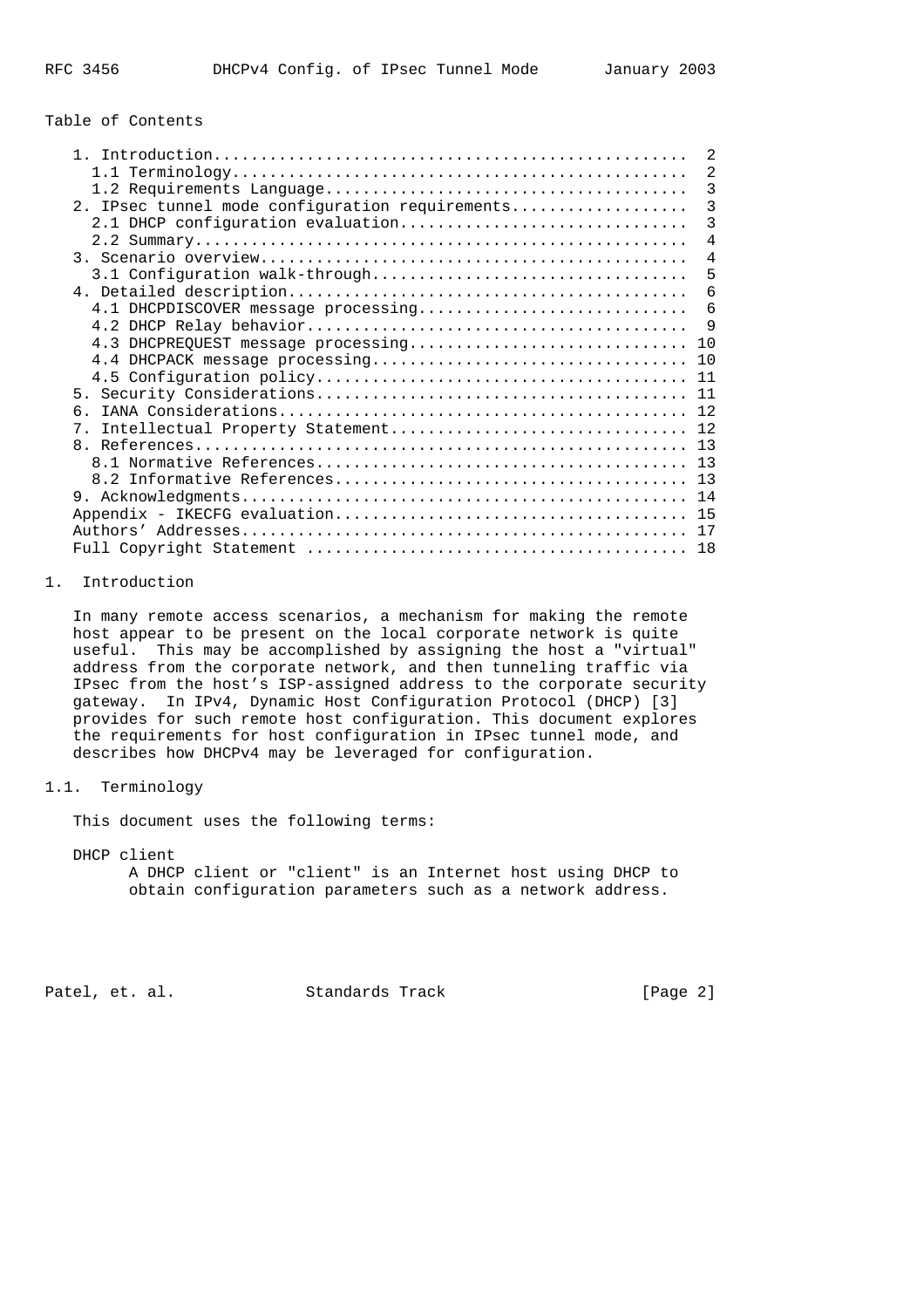DHCP server A DHCP server or "server" is an Internet host that returns configuration parameters to DHCP clients.

# 1.2. Requirements language

 In this document, the key words "MAY", "MUST, "MUST NOT", "optional", "recommended", "SHOULD", and "SHOULD NOT", are to be interpreted as described in [1].

# 2. IPsec tunnel mode configuration requirements

 As described in [21], the configuration requirements of a host with an IPsec tunnel mode interface include the need to obtain an IPv4 address and other configuration parameters appropriate to the class of host. In addition to meeting the basic requirements [21], the following additional capabilities may be desirable:

- a. integration with existing IPv4 address management facilities
- b. support for address pool management
- c. reconfiguration when required
- d. support for fail-over
- e. maintaining security and simplicity in the IKE implementation.
- f. authentication where required

# 2.1. DHCP configuration evaluation

 Leveraging DHCP for configuration of IPsec tunnel mode meets the basic requirements described in [21]. It also provides the additional capabilities described above.

Basic configuration

 In IPv4, leveraging DHCPv4 [3] for the configuration of IPsec tunnel mode satisfies the basic requirements described in [21]. Since the required configuration parameters described in [21] are a subset of those already supported in DHCPv4 options [4], no new DHCPv4 options are required, and no modifications to DHCPv4 [3] are required.

Address management integration

 Since DHCPv4 is widely deployed for address management today, reuse of DHCPv4 for IPsec tunnel mode address management enables compatibility and integration with existing addressing implementations and IPv4 address management software.

Patel, et. al. Standards Track [Page 3]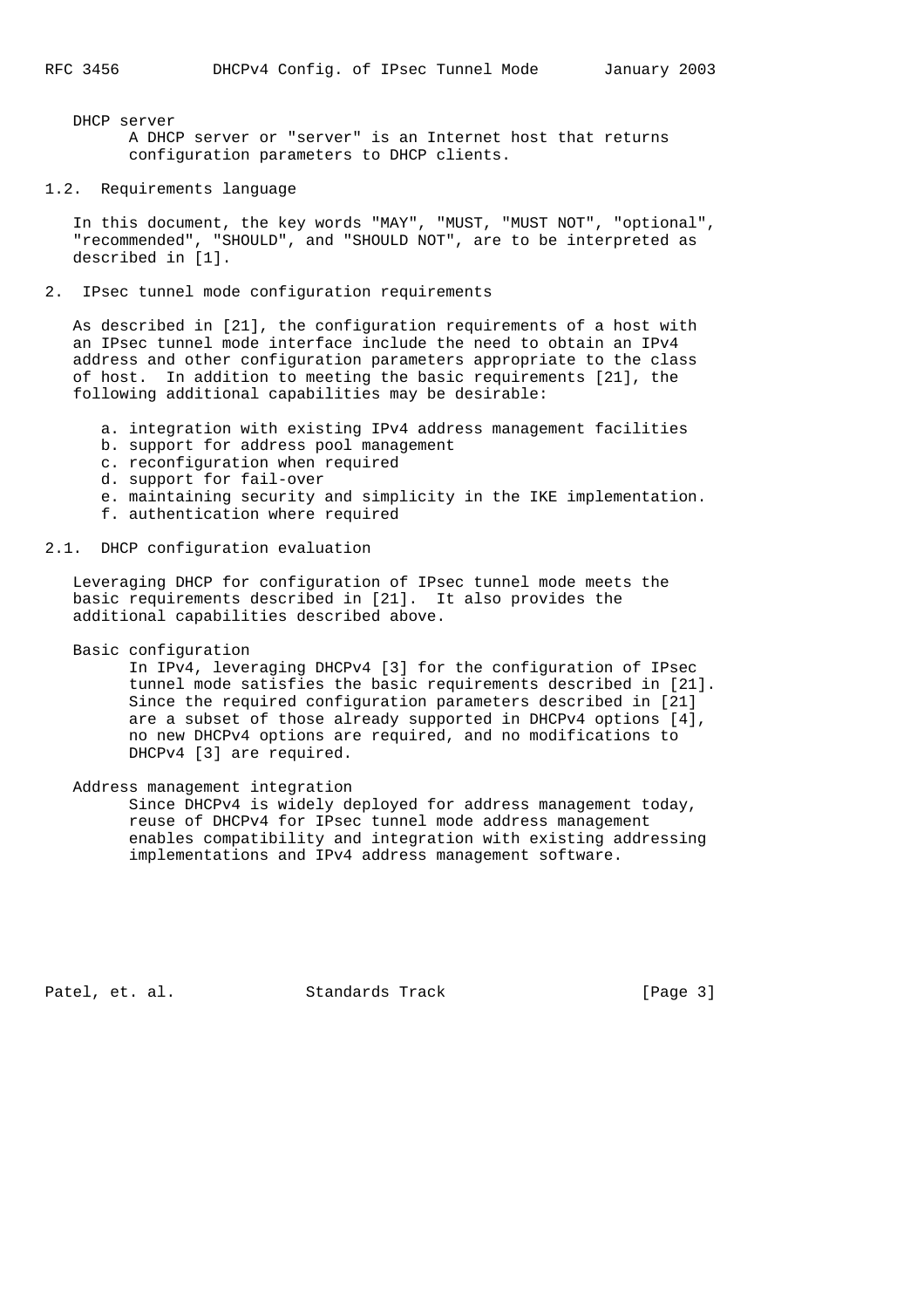## Address pool management

 As described in [18], DHCPv4 implementations support conditional behavior so that the address and configuration parameters assigned can be dependent on parameters included in the DHCPDISCOVER. This makes it possible for the security gateway to ensure that the remote host receives an IP address assignment from the appropriate address pool, such as via the User Class option, described in [16].

#### Reconfiguration

 DHCP supports the concept of configuration leases, and there is a proposal for handling forced reconfiguration [14].

Fail-over support

 When leveraging DHCPv4, configuration and addressing state is kept on the DHCP server, not within the IKE implementation. As a result, the loss of a tunnel server does not result in the loss of configuration and addressing state, thus making it easier to support fail-over [12].

## Security and simplicity

 Leveraging DHCPv4 also makes it easier to maintain security in the IKE implementation since no IKE modifications are required to support configuration.

#### Authentication

 Where DHCPv4 authentication [5] is required, this can be supported on an IPsec tunnel mode interface as it would be on any other interface.

# 2.2. Summary

 As described, DHCPv4 [3] meets the IPsec tunnel mode configuration requirements [21], as well as providing additional capabilities. As described in the Appendix, IKECFG [13] does not meet the basic requirements, nor does it provide the additional capabilities. As a result, DHCPv4 is the superior alternative for IPsec tunnel mode configuration.

# 3. Scenario overview

 IPsec [2], [6]-[9] is a protocol suite defined to secure communication at the network layer between communicating peers. Among many applications enabled by IPsec, a useful application is to connect a remote host to a corporate intranet via a security gateway, using IPsec tunnel mode. This host is then configured in such a manner so as to provide it with a virtual presence on the internal network. This is accomplished in the following manner:

Patel, et. al. Standards Track [Page 4]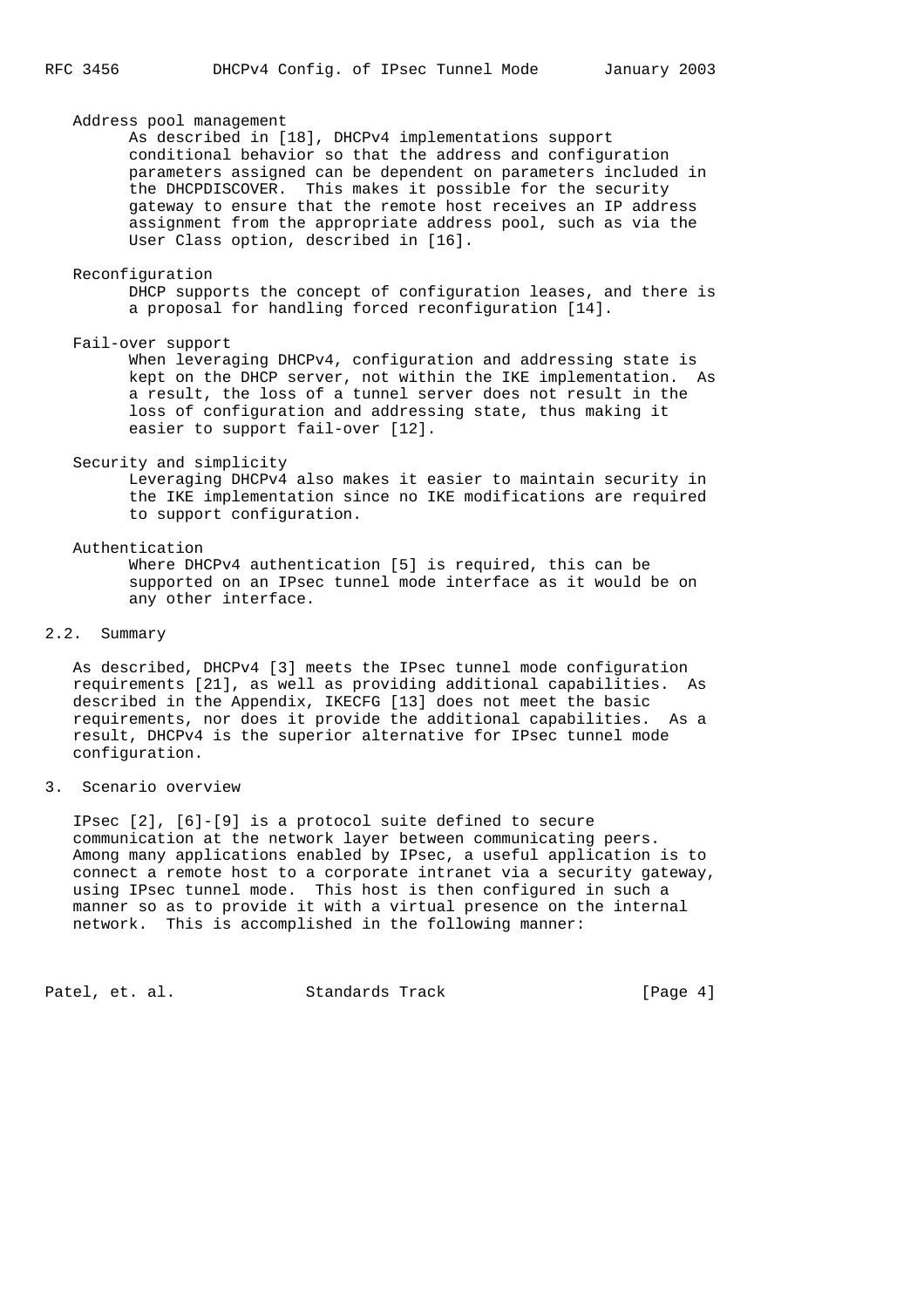A remote host on the Internet will connect to the security gateway and then establish an IPsec tunnel to it. The remote host then interacts via the IPsec tunnel with a DHCPv4 server which provides the remote host with an address from the corporate network address space. The remote host subsequently uses this as the source address for all interactions with corporate resources. Note that this implies that the corporate security gateway continues to recognize the host's original, routable IP address as the tunnel endpoint. The virtual identity assumed by the remote host when using the assigned address appears to the corporate network as though it were situated behind a security gateway bearing the original routable IP address. All the traffic between the remote host and the intranet will be carried over the IPsec tunnel via the security gateway as shown below:



 This scenario assumes that the remote host already has Internet connectivity and the host Internet interface is appropriately configured. The mechanisms for configuration of the remote host's address for the Internet interface are well defined; i.e., PPP IP control protocol (IPCP), described in [10], DHCPv4, described in [3], and static addressing. The mechanisms for auto-configuration of the intranet are also standardized. It is also assumed that the remote host has knowledge of the location of the security gateway. This can be accomplished via DNS, using either A, KX [23], or SRV [24] records.

 A typical configuration of the remote host in this application would use two addresses: 1) an interface to connect to the Internet (Internet interface), and 2) a virtual interface to connect to the intranet (intranet interface). The IP address of the Internet and intranet interfaces are used in the outer and inner headers of the IPsec tunnel mode packet, respectively.

Patel, et. al. Standards Track [Page 5]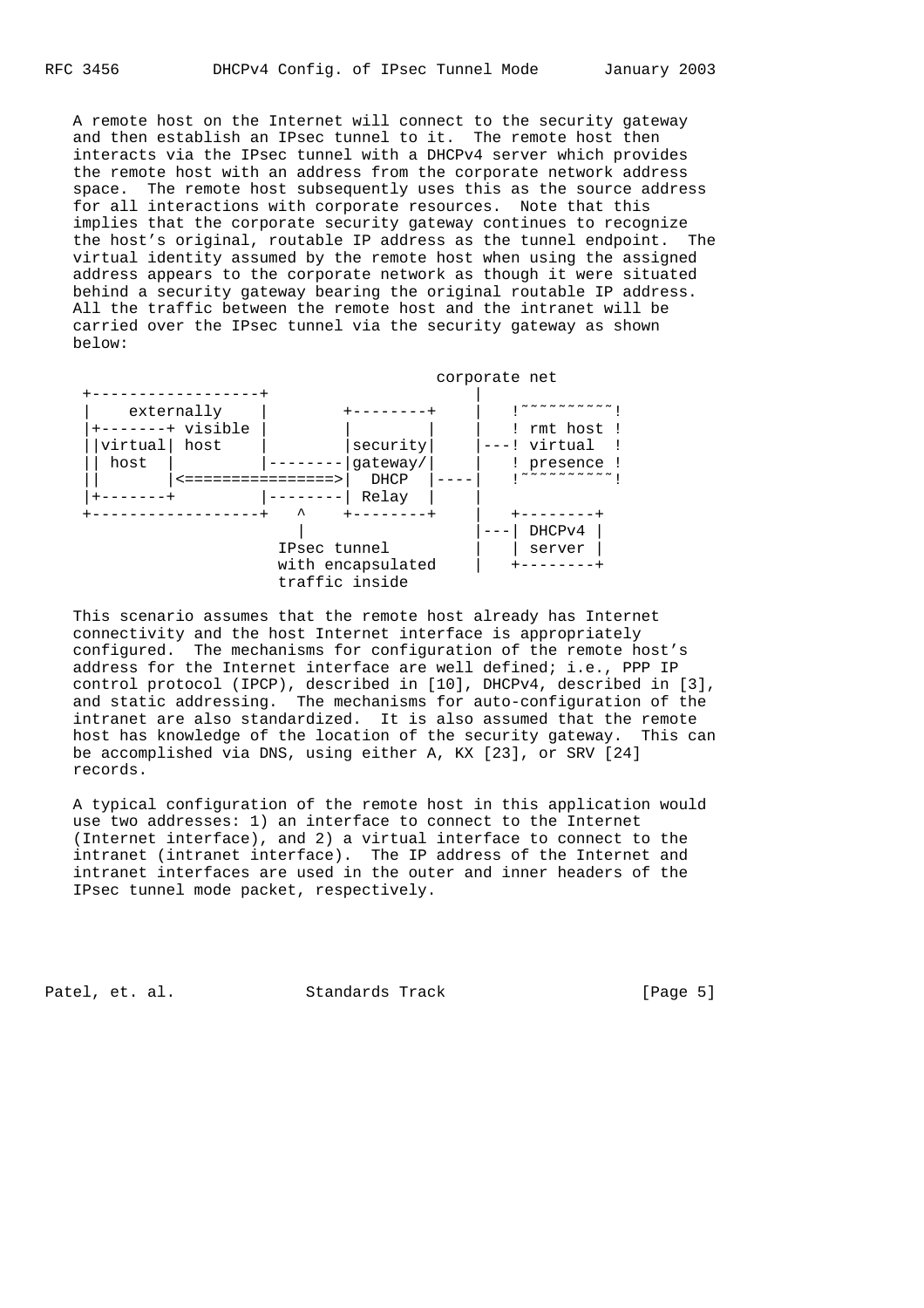## 3.1. Configuration walk-through

 The configuration of the intranet interface of the IPsec tunnel mode host is accomplished in the following steps:

- a. The remote host establishes an IKE security association with the security gateway in a main mode or aggressive mode exchange. This IKE SA then serves to secure additional quick mode IPsec SAs.
- b. The remote host establishes a DHCP SA with the IPsec tunnel mode server in a quick mode exchange. The DHCP SA is an IPsec tunnel mode SA established to protect initial DHCPv4 traffic between the security gateway and the remote host. The DHCP SA MUST only be used for DHCP traffic. The details of how this SA is set up are described in Section 4.1.
- c. DHCP messages are sent back and forth between the remote host and the DHCPv4 server. The traffic is protected between the remote host and the security gateway using the DHCP SA established in step b. After the DHCP conversation completes, the remote host's intranet interface obtains an IP address as well as other configuration parameters.
- d. The remote host MAY request deletion of the DHCP SA since future DHCP messages will be carried over a new IPsec tunnel. Alternatively, the remote host and the security gateway MAY continue to use the same SA for all subsequent traffic by adding temporary SPD selectors in the same manner as is provided for name ID types in [2].
- e. If a new IPsec tunnel is required, the remote host establishes a tunnel mode SA to the security gateway in a quick mode exchange. In this case, the new address assigned via DHCPv4 SHOULD be used in the quick mode ID.

 At the end of the last step, the remote host is ready to communicate with the intranet using an IPsec tunnel. All the IP traffic (including future DHCPv4 messages) between the remote host and the intranet are now tunneled over this IPsec tunnel mode SA.

 Since the security parameters used for different SAs are based on the unique requirements of the remote host and the security gateway, they are not described in this document. The mechanisms described here work best when the VPN is implemented using a virtual interface.

Patel, et. al. Standards Track [Page 6]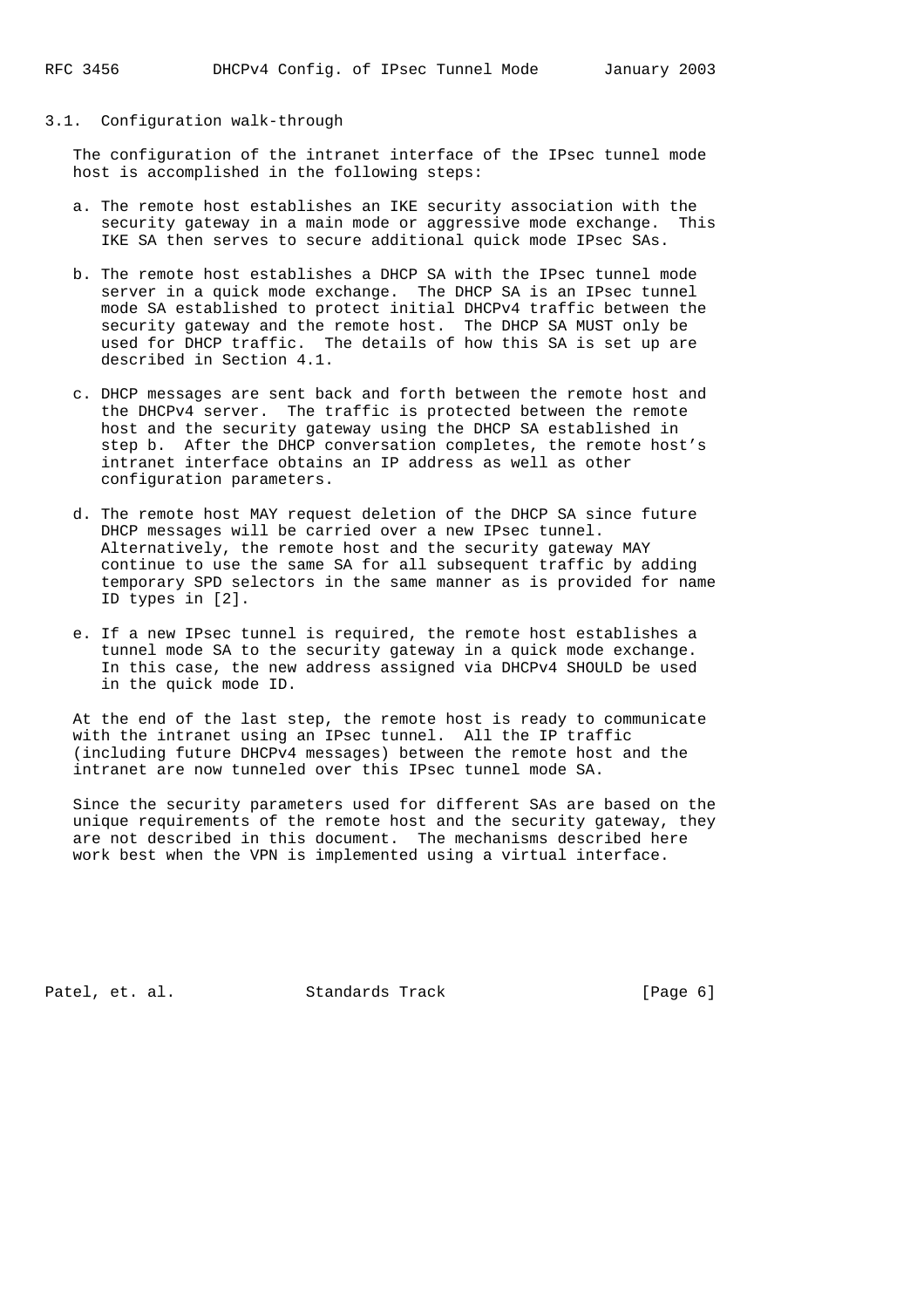# 4. Detailed description

 This section provides details relating to the messages exchanged during the setup and teardown of the DHCP SAs.

### 4.1. DHCPDISCOVER message processing

 The events begin with the remote host intranet interface generating a DHCPDISCOVER message. Details are described below:

| FIELD   | OCTETS       | DESCRIPTION                                                                                                                                                     |
|---------|--------------|-----------------------------------------------------------------------------------------------------------------------------------------------------------------|
| op      | $\mathbf{1}$ | Message op code / message type.<br>$1 = BOOTREOUEST$ , $2 = BOOTREPLY$                                                                                          |
| htype   | $\mathbf{1}$ | Hardware address type. Set to value 31.<br>signifying an IPsec tunnel mode virtual interface.                                                                   |
| hlen    | $\mathbf{1}$ | Hardware address length                                                                                                                                         |
| hops    | $\mathbf{1}$ | Client sets to zero, optionally used by relay agents<br>when booting via a relay agent.                                                                         |
| hix     | 4            | Transaction ID, a random number chosen by the<br>client, used by the client and server to associate<br>messages and responses between a client and a<br>server. |
| secs    | 2            | Filled in by client, seconds elapsed since client<br>began address acquisition or renewal process.                                                              |
| flags   | 2            | Flags. Broadcast bit MUST be set to zero.                                                                                                                       |
| ciaddr  | 4            | Client IP address; only filled in if client is in<br>BOUND, RENEW or REBINDING state.                                                                           |
| yiaddr  |              | 4 'vour' (client) IP address.                                                                                                                                   |
| siaddr  | 4            | IP address of next server to use in bootstrap;<br>returned in DHCPOFFER, DHCPACK by server.                                                                     |
| qiaddr  | 4            | Security gateway interface IPv4 address, used in<br>booting via a relay agent.                                                                                  |
| chaddr  | 16           | Client hardware address. Should be unique.                                                                                                                      |
| sname   | 64           | Optional server host name, null terminated string.                                                                                                              |
| file    | 128          | Boot file name, null terminated string; "generic"<br>name or null in DHCPDISCOVER, fully qualified<br>directory-path name in DHCPOFFER.                         |
| options | var          | Optional parameters field.                                                                                                                                      |

Table 1: Description of fields in the DHCP message

 The htype value is set to the value 31, signifying a virtual IPsec tunnel mode interface, in order to enable the DHCP server to differentiate VPN from non-VPN requests. The chaddr field of the DHCPDISCOVER MUST include an identifier unique to the virtual subnet. The client MUST use the same chaddr field in all subsequent messages within the same DHCPv4 exchange. In addition, the chaddr SHOULD be

Patel, et. al. Standards Track [Page 7]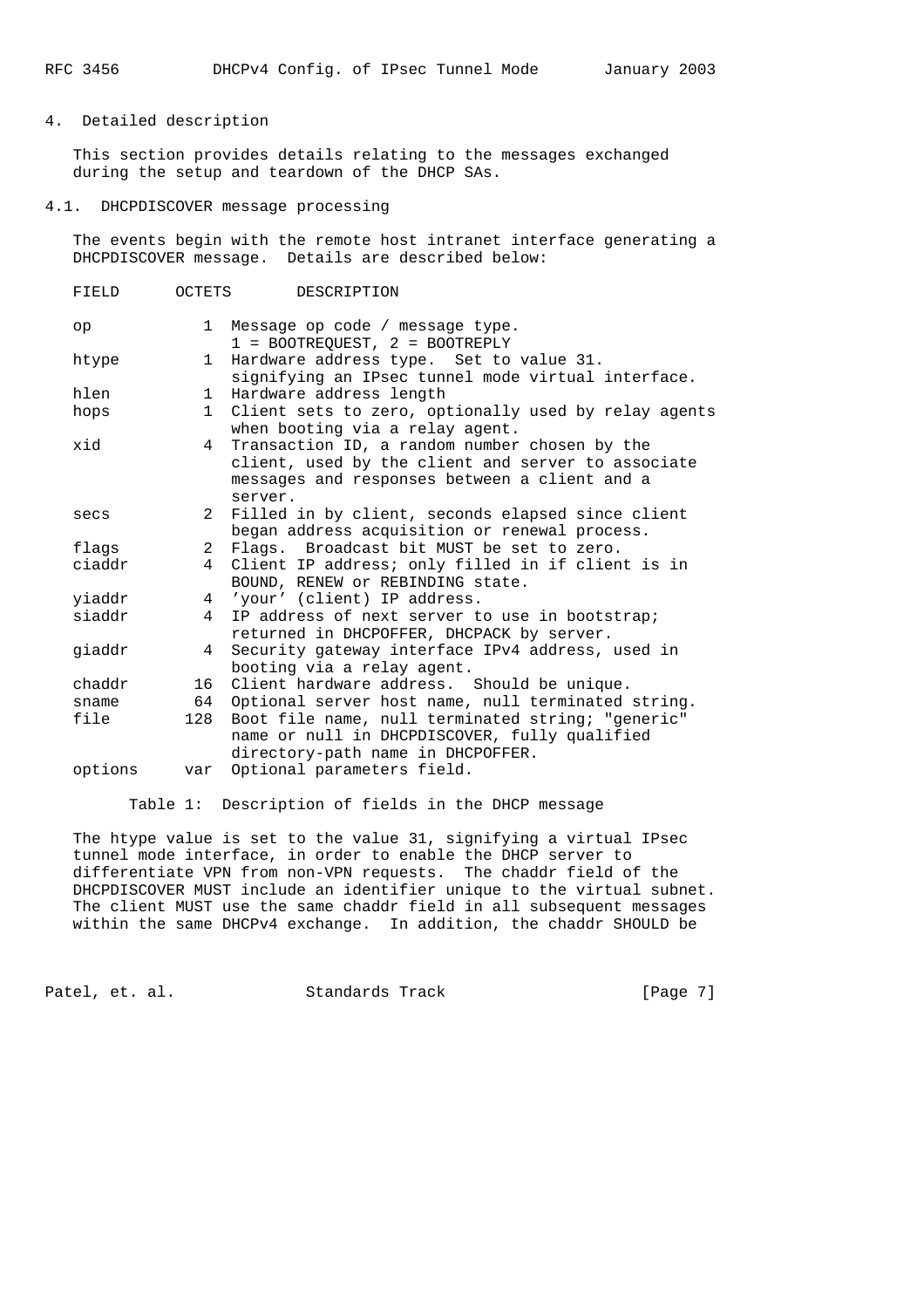persistent between reboots so that the DHCP server will be able to re-assign the same address if desired.

The hlen and chaddr fields SHOULD be determined as follows:

- a. If one or more LAN interfaces are available, the hlen and chaddr fields SHOULD be determined from the active LAN interface with the lowest interface number. If no active LAN interface is available, then the parameters SHOULD be determined from the LAN interface with the lowest interface number. This enables the chaddr to be persistent between reboots, as long as the LAN interface hardware is not removed.
- b. If there is no LAN interface, the chaddr field SHOULD be determined by concatenating x'4000', the IPv4 address of the interface supplying network connectivity, and an additional octet. The x'4000' value indicates a locally administered unicast MAC address, thus guaranteeing that the constructed chaddr value will not conflict with a globally assigned value.

 The additional octet (which MAY represent an interface number) SHOULD be persistent between reboots, so that the chaddr value will be persistent across reboots if the assigned IPv4 address remains consistent.

 If the above prescription is followed, then the chaddr will always be unique on the virtual subnet provided that the remote host only brings up a single tunnel to the security gateway. Where a LAN interface is available, the chaddr will be globally unique. When a non-LAN interface is available and a unique Internet address is assigned to the remote host, the chaddr will also be globally unique. Where a private IP address [22] is assigned to a non-LAN interface, it will not be globally unique. However, in this case packets will not be routed back and forth between the remote host and the security gateway unless the external network and corporate network have a consistent addressing plan. In this case the private IP address assigned to the remote host will be unique on the virtual subnet.

 For use in DHCPv4 configuration of IPsec tunnel mode, the client identifier option MUST be included, MUST be unique within the virtual subnet and SHOULD be persistent across reboots. Possibilities include:

 a. The htype/chaddr combination. If assigned as described above, this will be unique on the virtual subnet. It will be persistent across reboots for a LAN interface. If a non-LAN interface is used, it may not be persistent across reboots if the assigned IP address changes.

Patel, et. al. Standards Track [Page 8]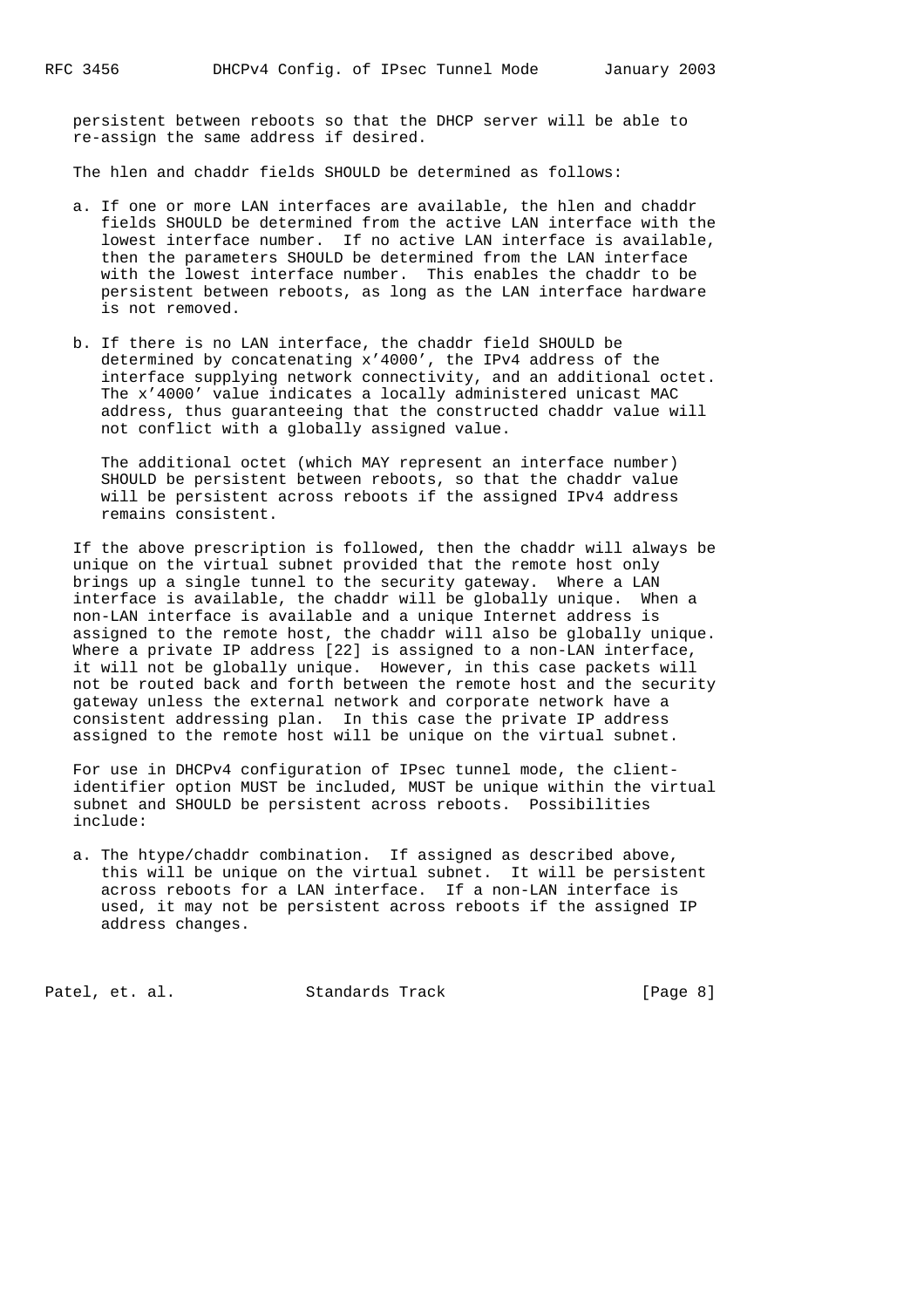- b. The machine FQDN concatenated with an interface number. Assuming that the machine FQDN does not conflict with that of another machine, this will be unique on the virtual subnet as well as persistent across reboots.
- c. The user NAI concatenated with an interface number. Assuming that the user is only connected to the VPN at one location, this will be unique on the subnet as well as persistent across reboots.

 In order to deliver the DHCPDISCOVER packet from the intranet interface to the security gateway, an IKE Phase 1 SA is established between the Internet interface and the security gateway. A phase 2 (quick mode) DHCP SA tunnel mode SA is then established. The key lifetime for the DHCP SA SHOULD be on the order of minutes since it will only be temporary. The remote host SHOULD use an IDci payload of 0.0.0.0/UDP/port 68 in the quick mode exchange. The security gateway will use an IDcr payload of its own Internet address/UDP/port 67. The DHCP SA is established as a tunnel mode SA with filters set as follows:

 From remote host to security gateway: Any to Any, destination: UDP port 67

 From security gateway to remote host: Any to Any, destination: UDP port 68

 Note that these filters will work not only for a client without configuration, but also with a client that has previously obtained a configuration lease, and is attempting to renew it. In the latter case, the DHCP SA will initially be used to send a DHCPREQUEST rather than a DHCPDISCOVER message. The initial DHCPv4 message (DHCPDISCOVER or DHCPREQUEST) is then tunneled to the security gateway using the tunnel mode SA. Note that since the DHCPDISCOVER packet has a broadcast address destination, the IPsec implementations on both the remote host and the security gateway must be capable of handling this.

## 4.2. DHCP Relay behavior

 While other configurations are possible, typically the DHCPv4 server will not reside on the same machine as the security gateway, which will act as a DHCPv4 relay, inserting its address in the "giaddr" field. In this case, the security gateway relays packets between the client and the DHCPv4 server, but does not request or renew addresses on the client's behalf. While acting as a DHCP Relay, the security gateway MAY implement DHCP Relay load balancing as described in [19].

Patel, et. al. Standards Track [Page 9]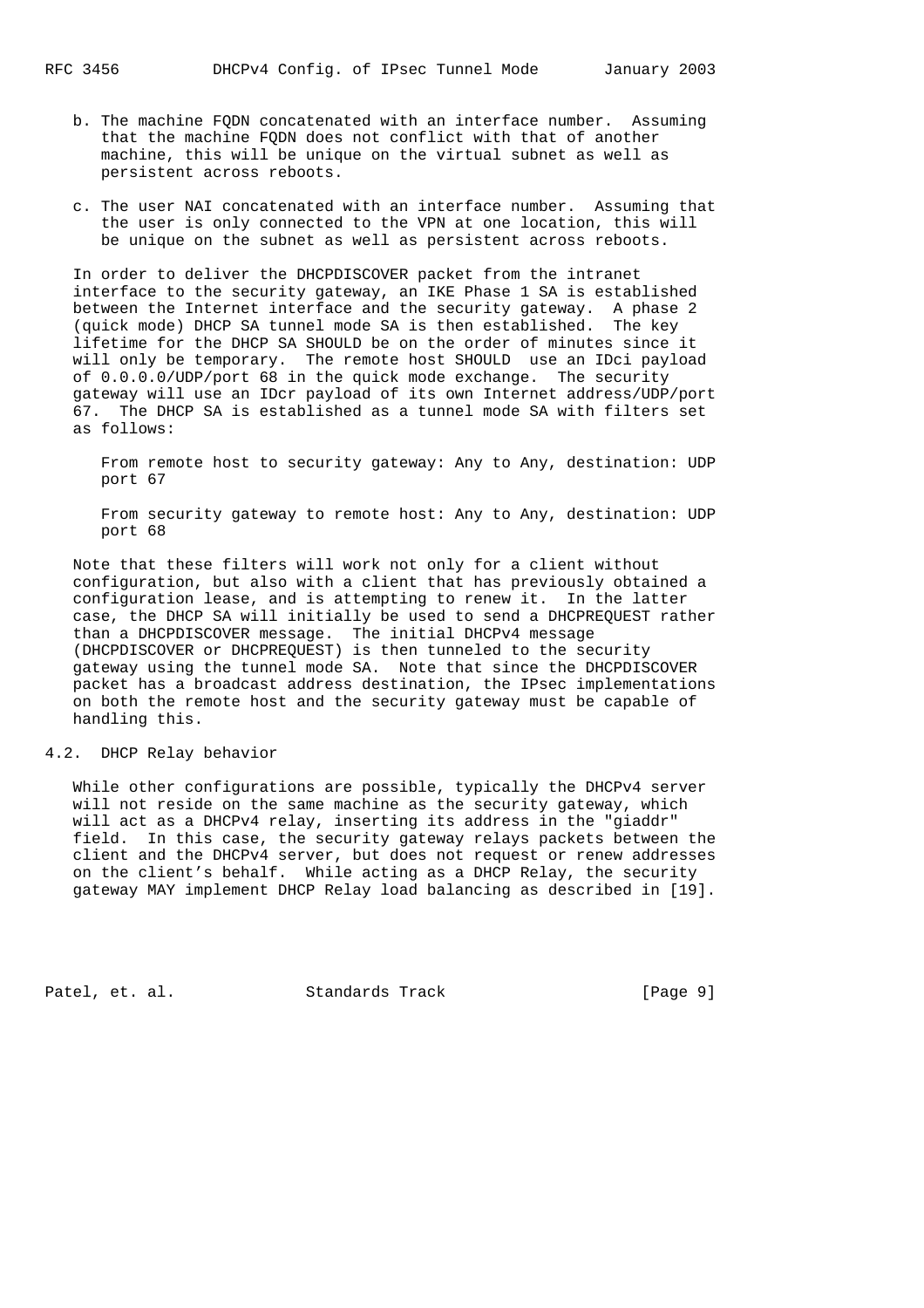Since DHCP Relays are stateless, the security gateway SHOULD insert appropriate information in the DHCP message prior to forwarding to one or more DHCP servers. This enables the security gateway to route the corresponding DHCPOFFER message(s) back to the remote host on the correct IPsec tunnel, without having to keep state gleaned from the DISCOVER, such as a table of the xid, chaddr and tunnel.

 If the security gateway maintains a separate subnet for each IPsec tunnel, then this can be accomplished by inserting the appropriate interface address in the giaddr field. Alternatively, the security gateway can utilize the DHCP Relay Agent Information Option [17]. In this case, the virtual port number of the tunnel is inserted in the Agent Circuit ID Sub-option (sub-option code 1).

 To learn the internal IP address of the client in order to route packets to it, the security gateway will typically snoop the yiaddr field within the DHCPACK and plumb a corresponding route as part of DHCP Relay processing.

 Where allocating a separate subnet for each tunnel is not feasible, and the DHCP server does not support the Relay Agent Information Option, stateless Relay Agent behavior will not be possible. In such cases, implementations MAY devise a mapping between the xid, chaddr, and tunnel in order to route the DHCP server response to the appropriate tunnel endpoint. Note that this is particularly undesirable in large VPN servers where the resulting state will be substantial.

# 4.3. DHCPREQUEST message processing

 After the Internet interface has received the DHCPOFFER message, it forwards this to the intranet interface after IPsec processing. The intranet interface then responds by creating a DHCPREQUEST message, which is tunneled to security gateway using the DHCP SA.

# 4.4. DHCPACK message processing

 The DHCPv4 server then replies with a DHCPACK or DHCPNAK message, which is forwarded down the DHCP SA by the security gateway. The remote host Internet interface then forwards the DHCPACK or DHCPNAK message to the intranet interface after IPsec processing.

 After processing of the DHCPACK, the intranet interface is configured and the Internet interface can establish a new IPsec tunnel mode SA to the security gateway. The remote host may now delete the DHCP tunnel mode SA. All future DHCP messages sent by the client, including DHCPREQUEST, DHCPINFORM, DHCPDECLINE, and DHCPRELEASE messages will use the newly established VPN SA. Similarly, all DHCP

Patel, et. al. Standards Track [Page 10]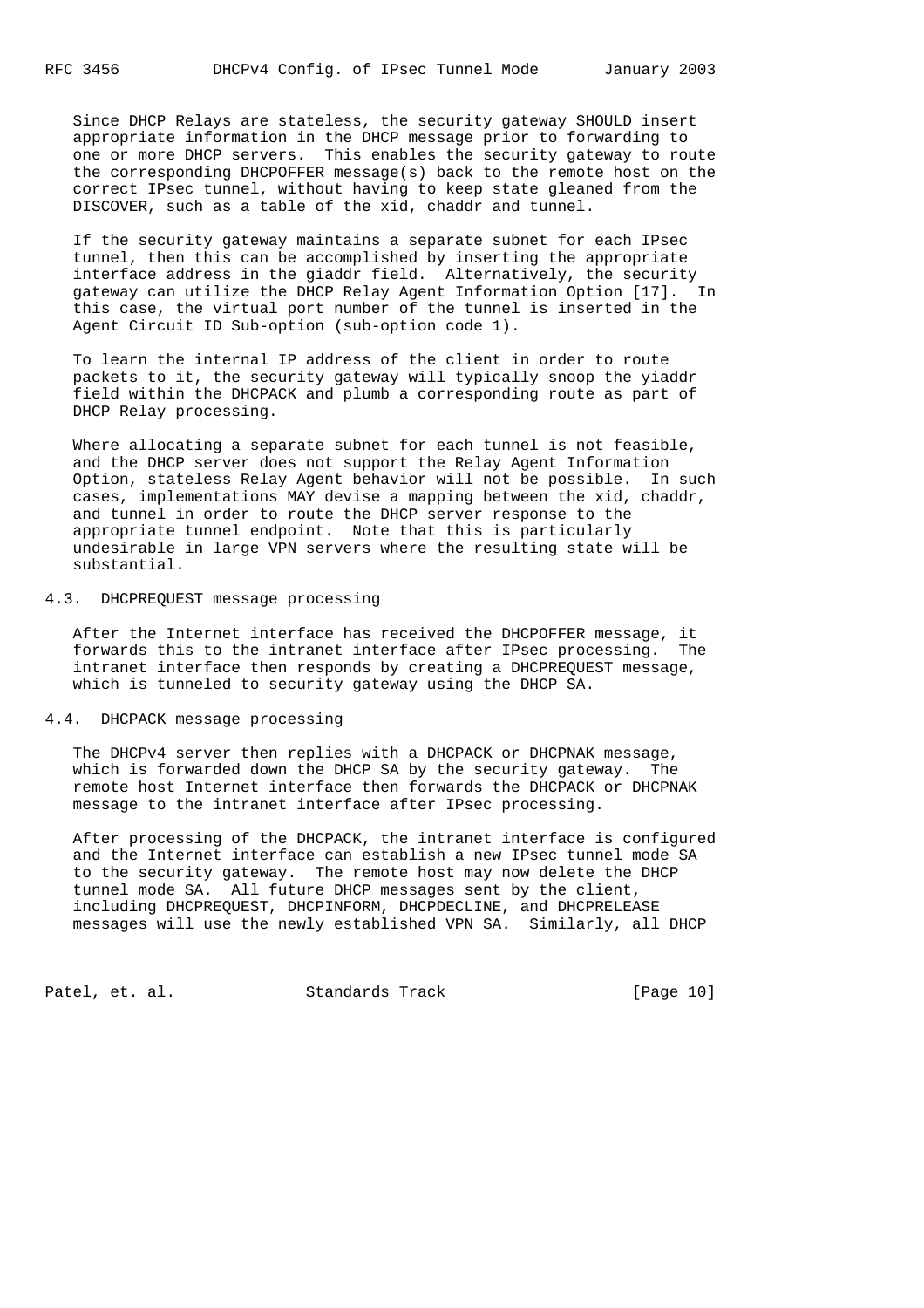messages subsequently sent by the DHCPv4 server will be forwarded by the security gateway (acting as a DHCP Relay) using the IPsec tunnel mode SA, including DHCPOFFER, DHCPACK, and DHCPNAK messages.

 It SHOULD be possible to configure the remote host to forward all Internet-bound traffic through the tunnel. While this adds overhead to round-trips between the remote host and the Internet, it provides some added security in return for this, in that the corporate security gateway may now filter traffic as it would if the remote host were physically located on the corporate network.

## 4.5. Configuration policy

 Several mechanisms can be used to enable remote hosts to be assigned different configurations. For example, clients may use the User Class Option [16] to request various configuration profiles. The DHCPv4 server may also take a number of other variables into account, including the htype/chaddr; the host name option; the client identifier option; the DHCP Relay Agent Information option [17]; the vendor-class-identifier option; the vendor-specific information option; or the subnet selection option [15].

 Conditional configuration of clients, described in [18], can be used to solve a number of problems, including assignment of options based on the client operating system; assignment of groups of clients to address ranges subsequently used to determine quality of service; allocation of special address ranges for remote hosts; assignment of static routes to clients [20], etc. As noted in the security considerations, these mechanisms, while useful, do not enhance security since they can be evaded by a remote host choosing its own IP address.

## 5. Security Considerations

 This protocol is secured using IPsec, and as a result the DHCP packets flowing between the remote host and the security gateway are authenticated and integrity protected.

 However, since the security gateway acts as a DHCP Relay, no protection is afforded the DHCP packets in the portion of the path between the security gateway and the DHCP server, unless DHCP authentication is used.

 Note that authenticated DHCP cannot be used as an access control mechanism. This is because a remote host can always set its own IP address and thus evade any security measures based on DHCP authentication.

Patel, et. al. Standards Track [Page 11]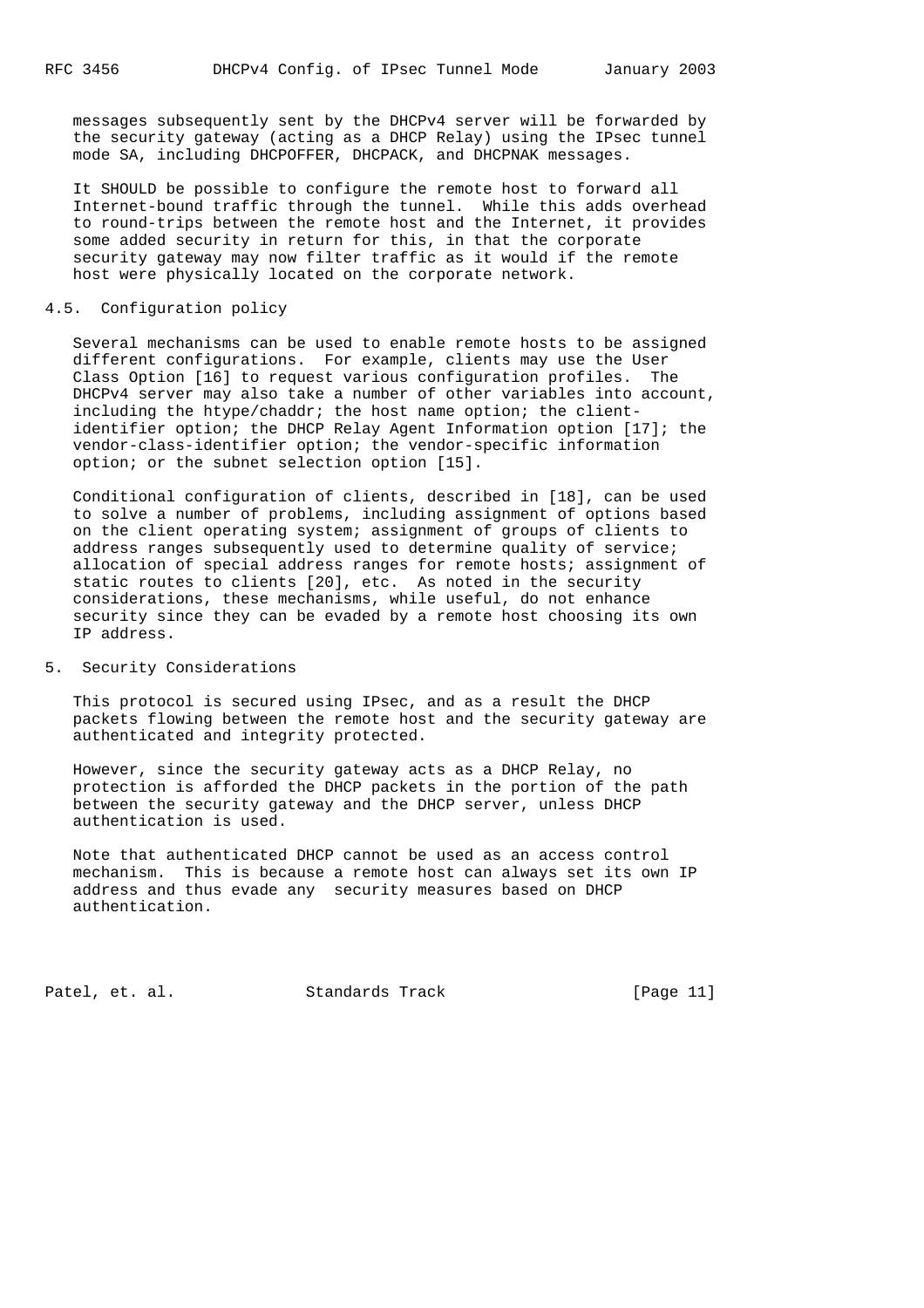As a result, the assigned address MUST NOT be depended upon for security. Instead, the security gateway can use other techniques such as instantiating packet filters or quick mode selectors on a per-tunnel basis.

 As described in [17], a number of issues arise when forwarding DHCP client requests from untrusted sources. These include DHCP exhaustion attacks, and spoofing of the client identifier option or client MAC address. These issues can be partially addressed through use of the DHCP Relay Information Option [17].

6. IANA Considerations

 This document requires that an htype value be allocated for use with IPsec tunnel mode, as described in section 4.1. Note that DHCP relies on the arp-parameters registry for definition of both the hrd parameter in ARP and the htype parameter in BOOTP/DHCP. As a result, an assignment in the arp-parameters registry is required, even though IPsec-DHCP will never use that parameter for ARP purposes, since conceptually BOOTP/DHCP and ARP share the arp-parameters registry.

 This document does not create any new number spaces for IANA administration.

7. Intellectual Property Statement

 The IETF takes no position regarding the validity or scope of any intellectual property or other rights that might be claimed to pertain to the implementation or use of the technology described in this document or the extent to which any license under such rights might or might not be available; neither does it represent that it has made any effort to identify any such rights. Information on the IETF's procedures with respect to rights in standards-track and standards-related documentation can be found in BCP-11. Copies of claims of rights made available for publication and any assurances of licenses to be made available, or the result of an attempt made to obtain a general license or permission for the use of such proprietary rights by implementors or users of this specification can be obtained from the IETF Secretariat.

 The IETF invites any interested party to bring to its attention any copyrights, patents or patent applications, or other proprietary rights which may cover technology that may be required to practice this standard. Please address the information to the IETF Executive Director.

Patel, et. al. Standards Track [Page 12]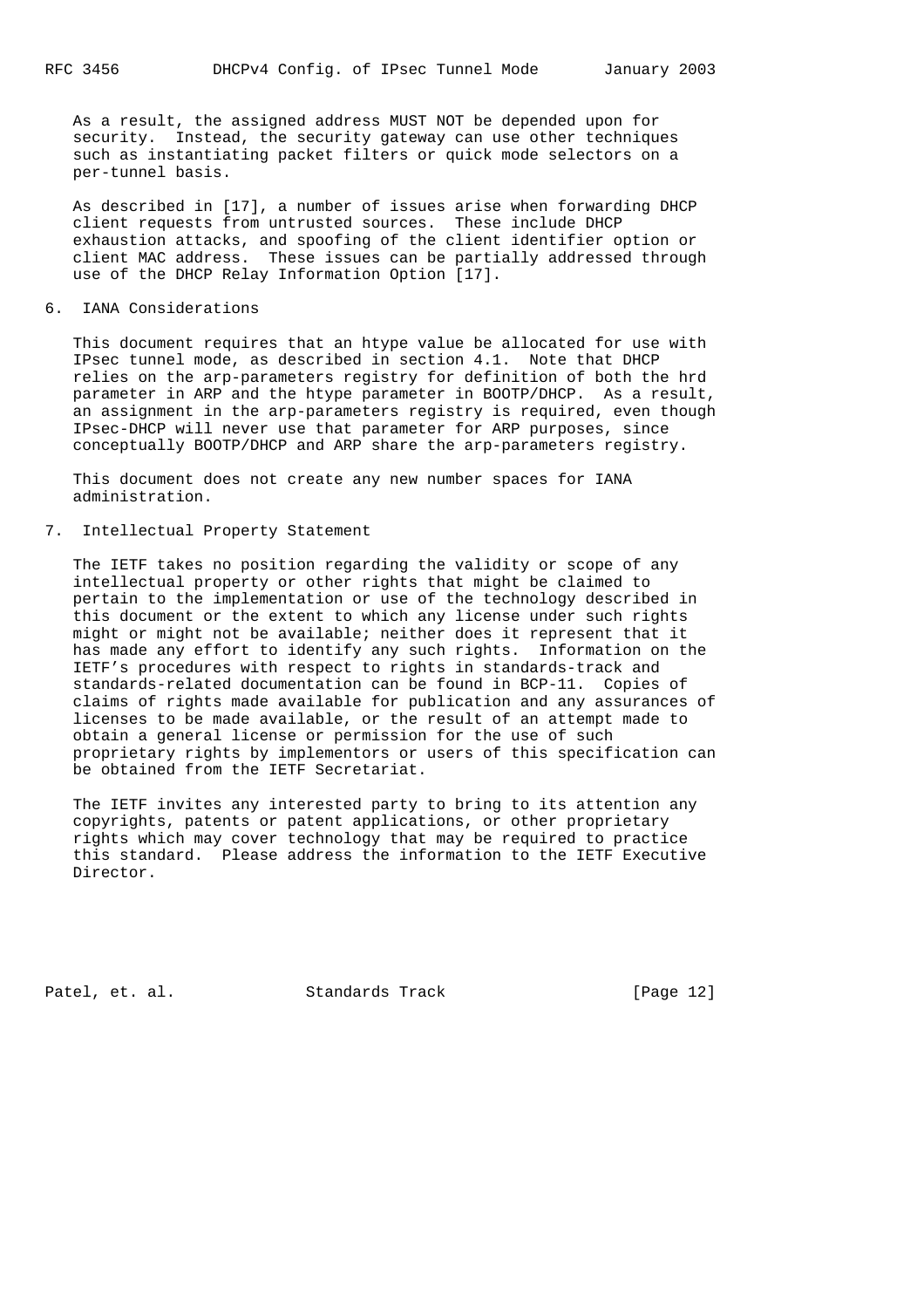# 8. References

- 8.1 Normative References
	- [1] Bradner, S., "Key words for use in RFCs to Indicate Requirement Levels", BCP 14, RFC 2119, March 1997.
	- [2] Atkinson, R. and S. Kent, "Security Architecture for the Internet Protocol", RFC 2401, November 1998.
	- [3] Droms, R., "Dynamic Host Configuration Protocol", RFC 2131, March 1997.
	- [4] Alexander, S. and R. Droms, "DHCP Options and BOOTP Vendor Extensions", RFC 2132, March 1997.
	- [5] Droms, R. and W. Arbaugh, "Authentication for DHCP Messages", RFC 3118, June 2001.
	- [6] Kent, S. and R. Atkinson, "IP Authentication Header", RFC 2402, November 1998.
	- [7] Kent, S. and R. Atkinson, "IP Encapsulating Security Payload (ESP)", RFC 2406, November 1998.
	- [8] Piper, D., "The Internet IP Security Domain of Interpretation of ISAKMP", RFC 2407, November 1998.
	- [9] Harkins, D. and D. Carrel, "The Internet Key Exchange (IKE)", RFC 2409, November 1998.
- 8.2 Informative References
	- [10] McGregor, G., "The PPP Internet Protocol Control Protocol (IPCP)", RFC 1332, May 1992.
	- [11] Cobb, S., "PPP Internet Protocol Control Protocol Extensions for Name Server Addresses", RFC 1877, December 1995.
	- [12] Droms, R., Kinnear, K., Stapp, M., Volz, B., Gonczi, S., Rabil, G., Dooley, M. and A. Kapur, "DHCP Failover Protocol", Work in Progress.
	- [13] Dukes, D. and R. Pereira, "The ISAKMP Configuration Method", Work in Progress.
	- [14] T'Joens, Y., Hublet, C. and P. De Schrijver, "DHCP reconfigure extension", RFC 3203, December 2001.

Patel, et. al. Standards Track [Page 13]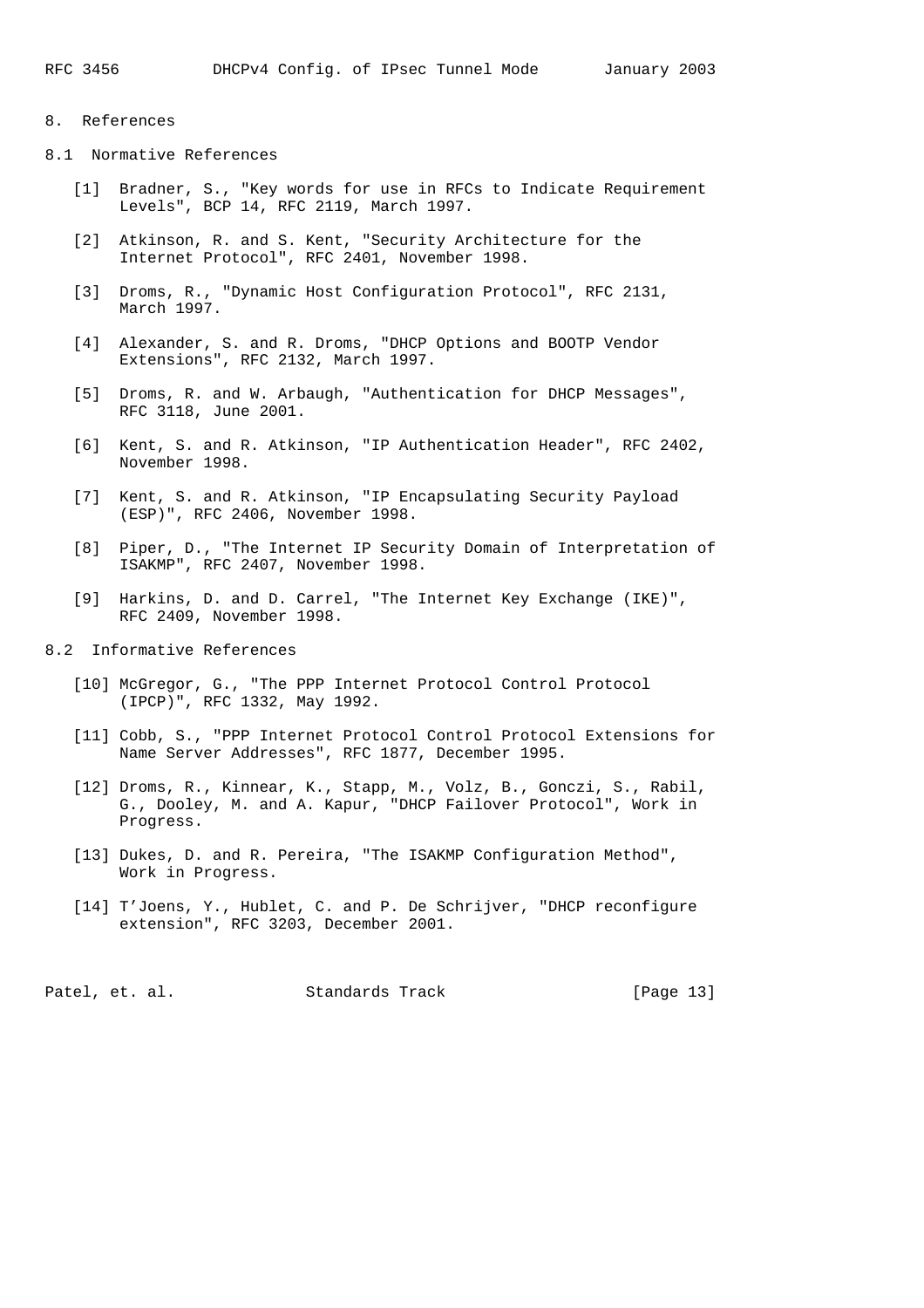- [15] Waters, G., "The IPv4 Subnet Selection Option for DHCP", RFC 3011, November 2000.
- [16] Stump, G., Droms, R., Gu, Y., Vyaghrapuri, R., Demirtjis, A., Beser, B. and J. Privat, "The User Class Option for DHCP", RFC 3004, November 2000.
- [17] Patrick, M., "DHCP Relay Agent Information Option", RFC 3046, January 2001.
- [18] Droms, R., and Lemon, T., The DHCP Handbook, Macmillan, Indianapolis, Indiana, 1999.
- [19] Volz, B., Gonczi, S., Lemon, T. and R. Stevens, "DHC Load Balancing Algorithm", RFC 3074, February 2001.
- [20] Lemon, T., Cheshire, S. and B. Volz, "The Classless Static Route Option for Dynamic Host Configuration Protocol (DHCP)", RFC 3442, December 2002.
- [21] Kelly, S. and S. Ramamoorthi, "Requirements for IPsec Remote Access Scenarios", RFC 3457, January 2003.
- [22] Rekhter, Y., Moskowitz, B., Karrenberg, D., G. de Groot, and E. Lear, "Address Allocation for Private Internets", BCP 5, RFC 1918, February 1996.
- [23] Atkinson, R., "Key Exchange Delegation Record for the DNS", RFC 2230, November 1997.
- [24] Gulbrandsen, A., Vixie, P. and L. Esibov, "A DNS RR for specifying the location of services (DNS SRV)", RFC 2782, February 2000.
- 9. Acknowledgments

 This document has been enriched by comments from John Richardson and Prakash Iyer of Intel, Gurdeep Pall and Peter Ford of Microsoft.

Patel, et. al. Standards Track [Page 14]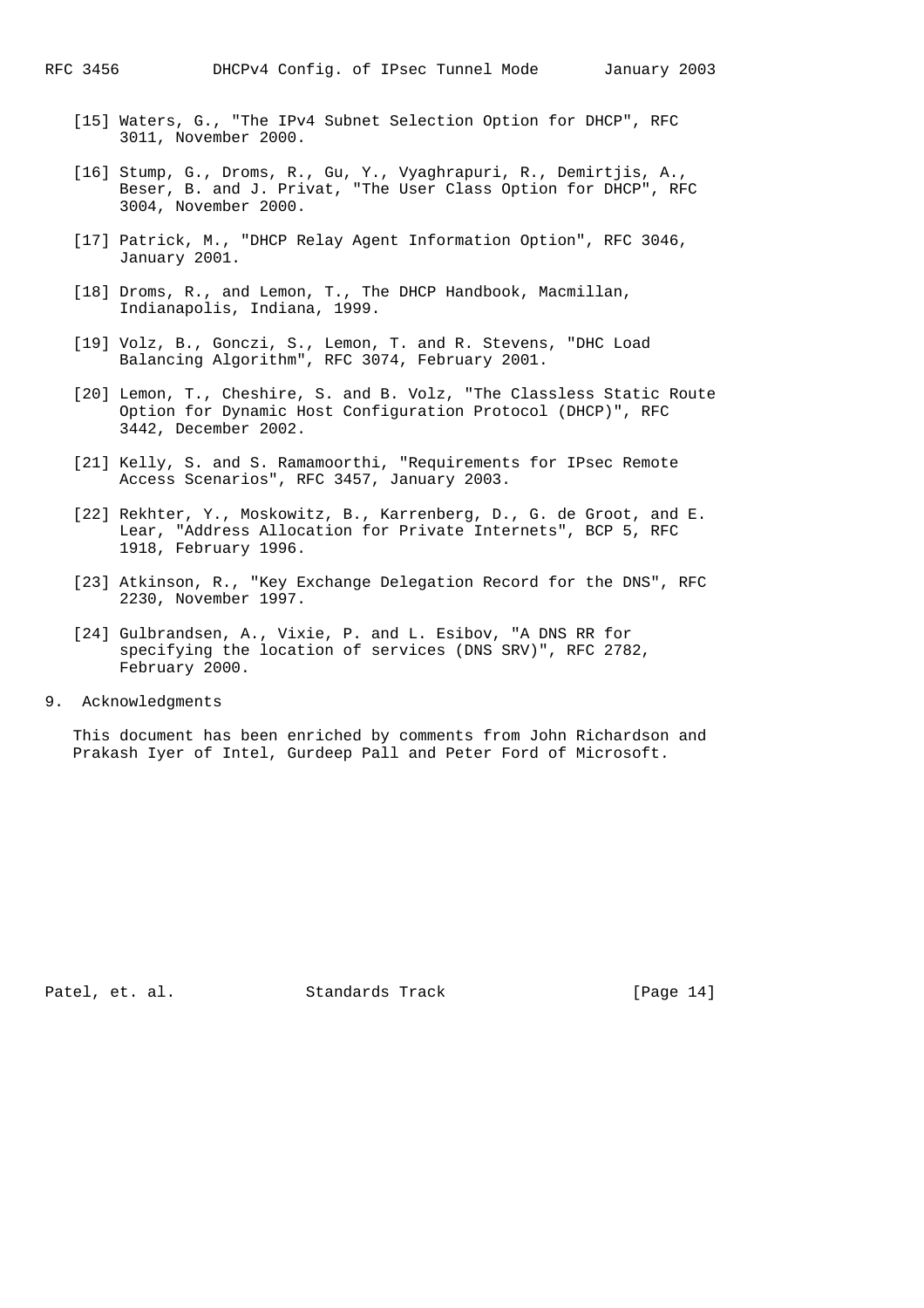Appendix - IKECFG evaluation

 Alternatives to DHCPv4, such as ISAKMP CFG, described in [13], do not meet the basic requirements described in [21], nor do they provide the additional capabilities of DHCPv4.

Basic configuration

 While ISAKMP CFG can provide for IP address assignment as well as configuration of a few additional parameters such as the DNS server and WINS server addresses, the rich configuration facilities of DHCPv4 are not supported. Past experience with similar configuration mechanisms within PPP IPCP [11] has taught us that it is not viable merely to support minimal configuration. Eventually, either much of the functionality embodied in the DHCPv4 options [4] is duplicated or support for DHCPINFORM [3] will be required.

Address management integration

 Since IKECFG is not integrated with existing IP address management facilities, it is difficult to integrate it with policy management services that may be dependent on the user to IP address binding.

Address pool management

 IKECFG does not provide a mechanism for the remote host to indicate a preference for a particular address pool. This makes it difficult to support address pool management.

Reconfiguration

 IKECFG does not support the concept of configuration leases or reconfiguration.

Fail-over support

 Since IKECFG creates a separate pool of address state, it complicates the provisioning of network utility-class reliability, both in the IP address management system and in the security gateways themselves.

Security and simplicity

 As past history with PPP IPCP demonstrates, once it is decided to provide non-integrated address management and configuration facilities within IKE, it will be difficult to limit the duplication of effort to address assignment. Instead, it will be tempting to also duplicate the configuration, authentication and fail-over facilities of DHCPv4. This duplication will greatly increase the scope of work, eventually compromising the security of IKE.

Patel, et. al. Standards Track [Page 15]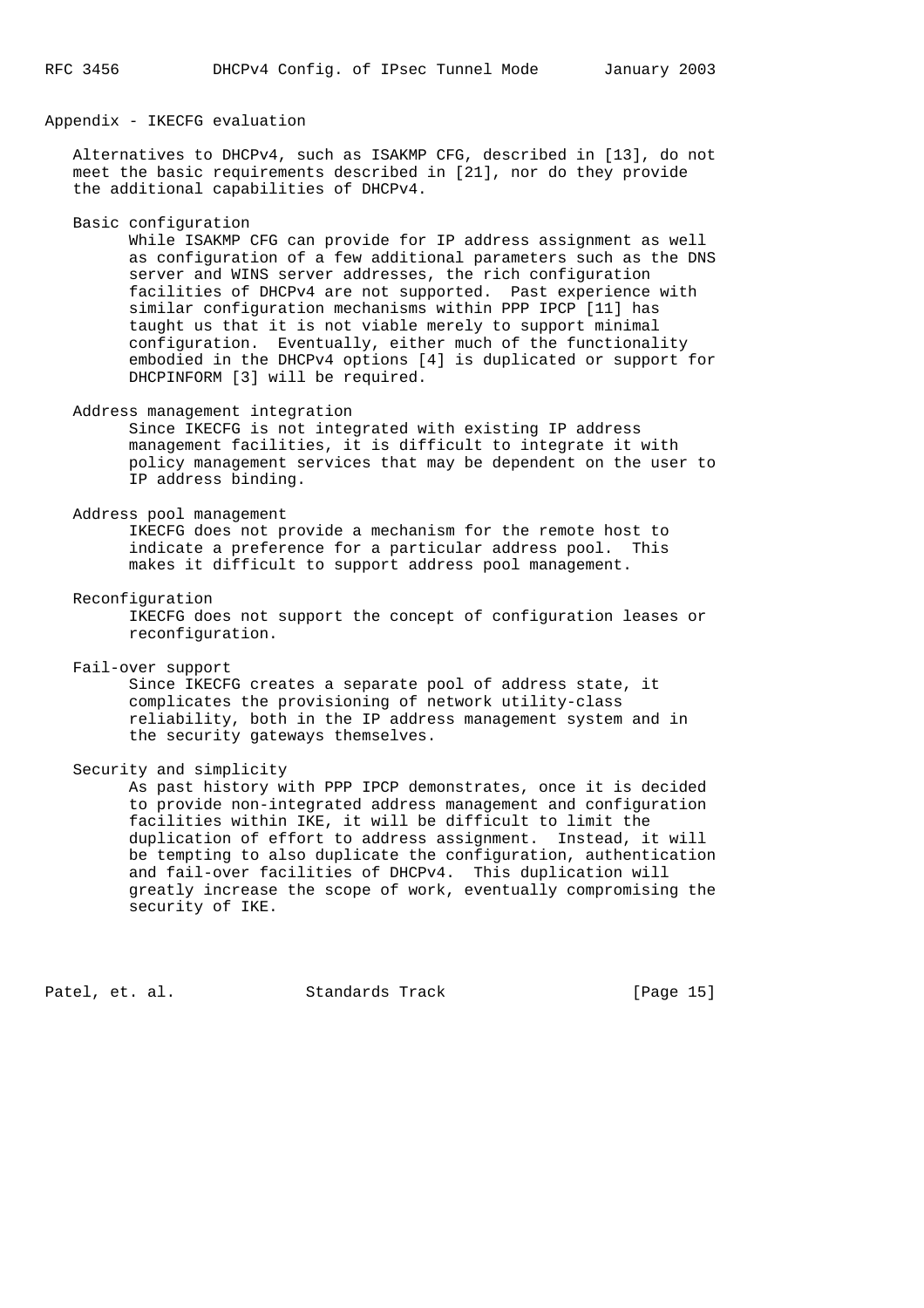Authentication

 While IKECFG can support mutual authentication of the IPsec tunnel endpoints, it is difficult to integrate IKECFG with DHCPv4 authentication [5]. This is because the security gateway will not typically have access to the client credentials necessary to issue an DHCPv4 authentication option on the client's behalf.

 As a result, security gateways implementing IKECFG typically request allocation of an IP address on their own behalf, and then assign this to the client via IKECFG. Since IKECFG does not support the concept of an address lease, the security gateway will need to do the renewal itself. This complicates the renewal process.

 Since RFC 2131 [3] assumes that a DHCPREQUEST will not contain a filled in giaddr field when generated during RENEWING state, the DHCPACK will be sent directly to the client, which will not be expecting it. As a result, it is either necessary for the security gateway to add special code to avoid forwarding such packets, or to wait until REBINDING state. Since [3] does not specify that the giaddr field cannot be filled in when in the REBINDING state, the security gateway may put its own address in the giaddr field when in REBINDING state, thereby ensuring that it can receive the renewal response without treating it as a special case.

Patel, et. al. Standards Track [Page 16]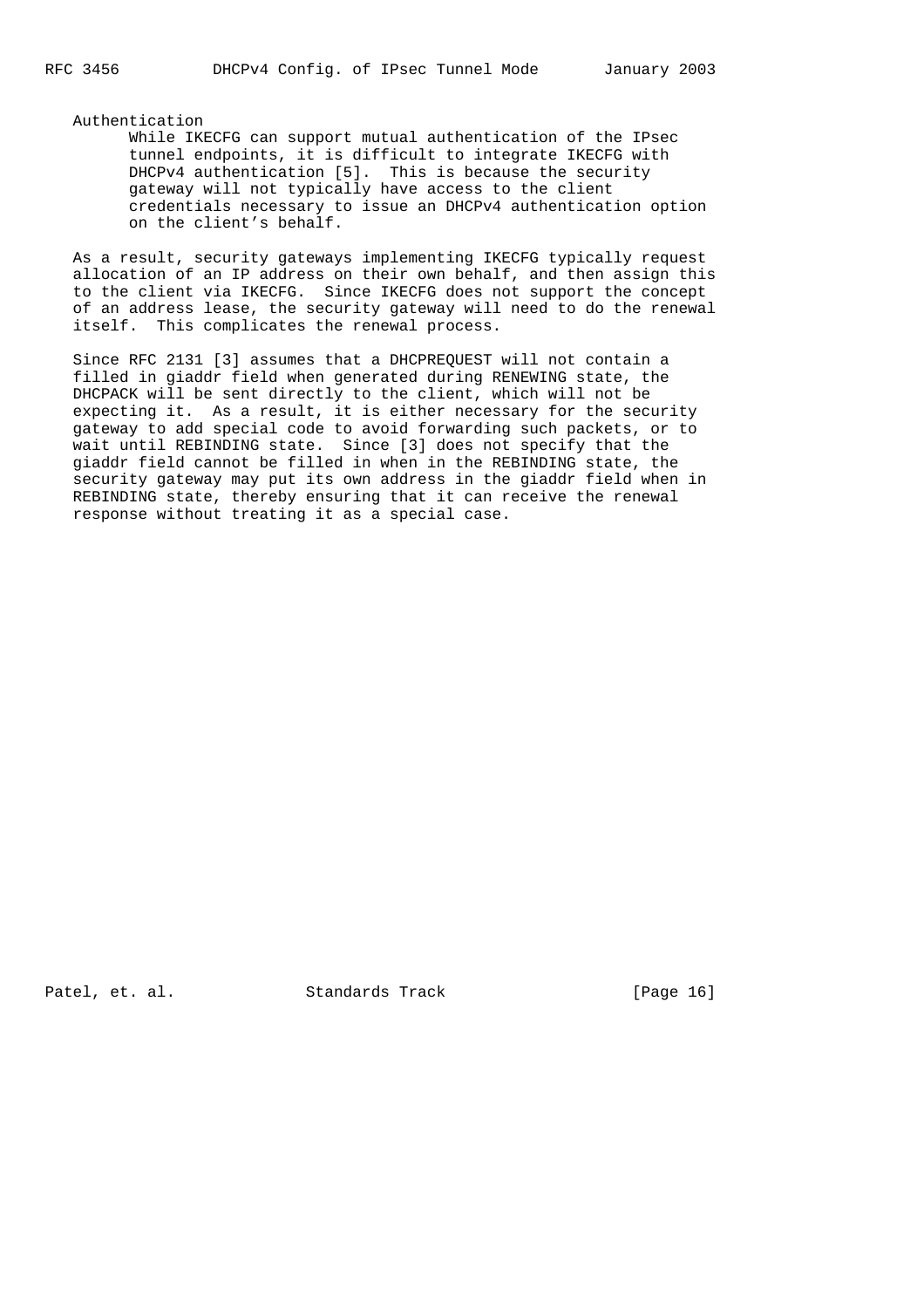Authors' Addresses

 Baiju V. Patel Intel Corp 2511 NE 25th Ave Hillsboro, OR 97124

 Phone: +1 503 712 2303 EMail: baiju.v.patel@intel.com

 Bernard Aboba Microsoft Corporation One Microsoft Way Redmond, WA 98052

 Phone: +1 425 706 6605 EMail: bernarda@microsoft.com

 Scott Kelly Airespace 110 Nortech Pkwy San Jose CA 95134 USA

 Phone: +1 (408) 941-0500 EMail: scott@hyperthought.com

 Vipul Gupta Sun Microsystems, Inc. MS UMTV29-235 2600 Casey Avenue Mountain View, CA 94303

 Phone: +1 650 336 1681 EMail: vipul.gupta@sun.com

Patel, et. al. Standards Track [Page 17]